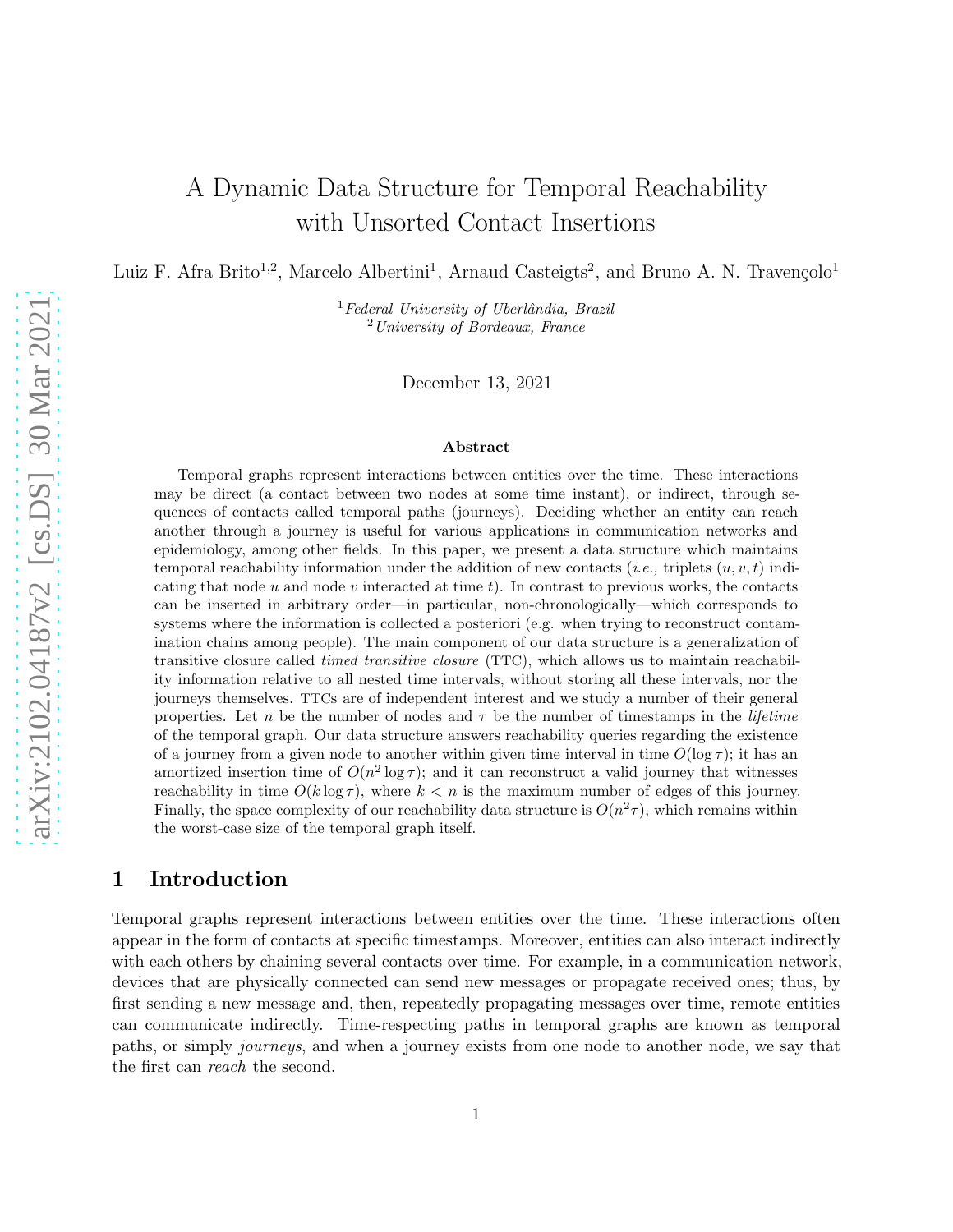In a computational environment, it is often useful to check whether entities can reach each other. Investigations on temporal reachability have been used for characterizing mobile and social networks [\[19](#page-14-0)]; for validating protocols and better understanding communication networks [\[5](#page-13-0), [21](#page-14-1)]; for checking the existence of trajectories and improving flow in transportation networks [\[23,](#page-14-2) [22](#page-14-3), [3](#page-13-1)]; for assessing future states of ecological networks [\[15](#page-14-4)]; and for making plans for agents using automation networks [\[4\]](#page-13-2). Beyond the sole reachability, some applications require the ability to reconstruct a concrete journey if one exists. For example, journey reconstruction has been used for finding and visualizing detailed trajectories in transportation networks [\[23,](#page-14-2) [9](#page-14-5), [28](#page-15-0), [11](#page-14-6)]; for visualizing system dynamics [\[12](#page-14-7)]; and for matching temporal patterns in temporal graph databases [\[16,](#page-14-8) [13](#page-14-9)].

In standard graphs, the problem of maintaining reachability information under various modifications of the graph is known as dynamic connectivity and has been extensively studied [\[1,](#page-13-3) [10,](#page-14-10) [7](#page-13-4), [29,](#page-15-1) [18,](#page-14-11) 20. Here, the adjective *dynamic* does not refer to the temporal nature of the network, it refers to the fact that the computed information is to be updated after the input graph is changed. This maintenance is performed by means of a *dynamic data structure*, which stores intermediate information to speed up the query time (and its own update time after a change). Three types of dynamic data structures are classically considered, depending on the type of change allowed, namely incremental (insertion only), decremental (deletion only), and fully-dynamic (both). Typically, the elements to be inserted and removed in the classical version are the edges of the graph.

In the case of temporal graphs, the elements to be inserted are not edges but contacts, which are edges together with a timestamp, which indicates that the two corresponding nodes interacted at this particular time. An important aspect of data structures which manipulate contacts is whether the order of insertion respects the order of the interactions themselves, i.e., the insertions are chronological. Algorithms for updating reachability information with the assumption that the input is chronological have been proposed [\[2,](#page-13-5) [21](#page-14-1)]. However, this assumption does not capture important use cases where the contacts are collected in an unpredictable order and the reachability information is updated afterwards. For instance, during scenarios of epidemics, outdated information containing the interaction details among infected and non-infected individuals are reported in arbitrary order. Then, this information is periodically queried in order to better understand the dissemination process, and then take appropriate measures for reducing reachability and identifying sources of contamination [\[26,](#page-15-2) [25](#page-15-3), [8](#page-13-6), [17](#page-14-13)].

Motivated by such scenarios, we investigate the problem of maintaining an incremental data structure for temporal reachability, where the insertions of contacts are made in arbitrary order. A naive approach is to store and update the temporal graph itself (e.g., as a set of contact), then run standard journey computation algorithms like [\[27](#page-15-4)] when a query is made. However, the goal of a data structure is to reduce the computational cost of the queries based on precomputing intermediate information. In fact, data structures typically offer a tradeoff between query time, update time, and space. To the best of our knowledge, the only existing work supporting non-chronological contact insertions and exploiting intermediate representations for speeding up reachability queries in temporal graphs is [\[24\]](#page-15-5). The solution in [\[24](#page-15-5)] relies on maintaining a directed acyclic graph (DAG) in which every original vertex is possibly copied up to  $\tau$  times (where  $\tau$  is the number of timestamps) and a journey exists from u to v in the interval  $[t, t']$  if and only if and vertex  $u_t$  can reach vertex  $v_{t'}$  in the DAG. Some paths preprocessing is additionally considered that results in an average speed up for reachability queries. However, the worst-case query time corresponds to a standard path search (e.g. depth first search) in the DAG, which takes  $\Theta(n^2\tau)$ time in the case of dense temporal graphs (whose number of contacts is of the same order). The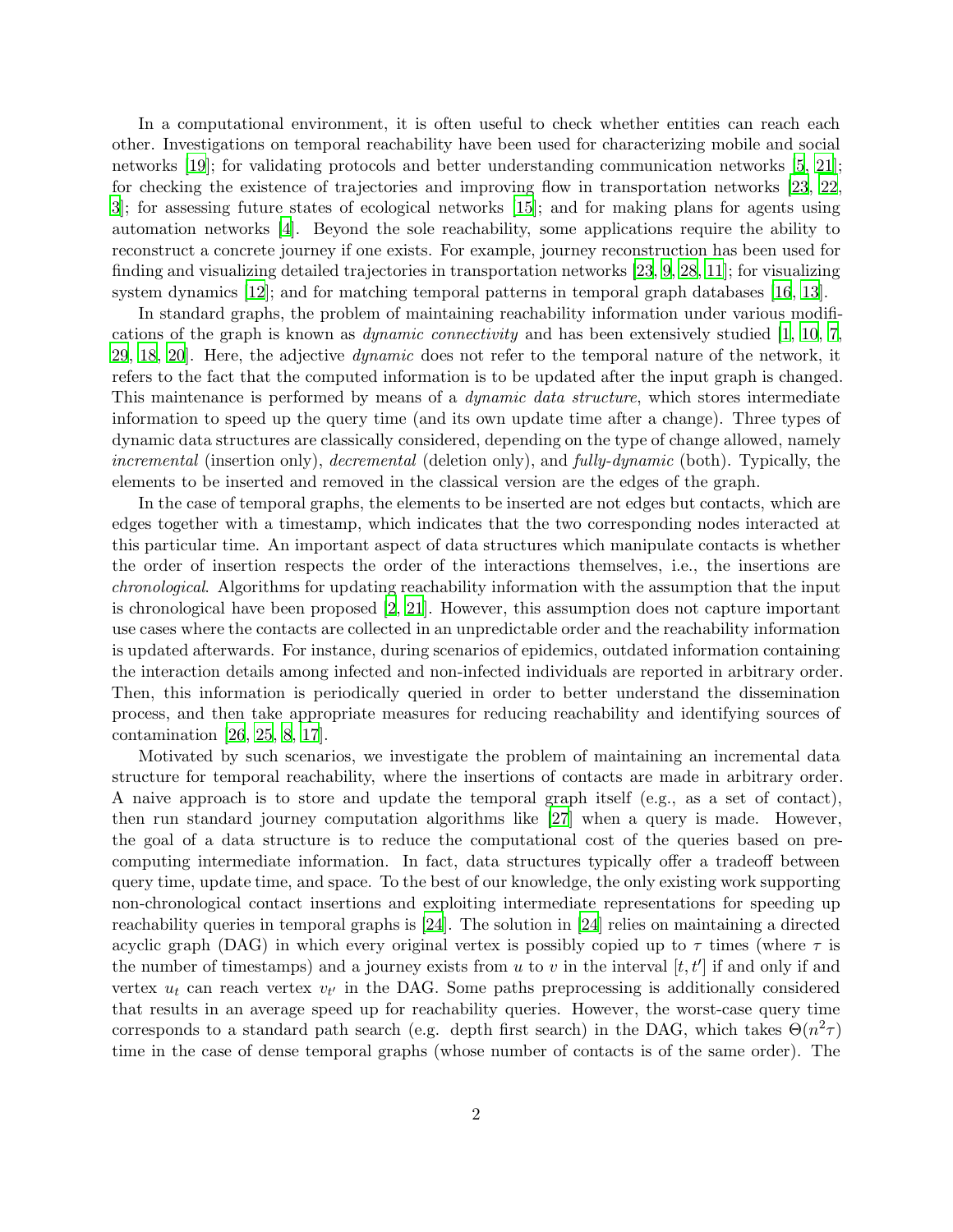space complexity (size of the DAG) also corresponds essentially to the number of contacts, thus  $\Theta(n^2\tau)$  in the worst case. Finally, the update time upon insertion is quite efficient, because the DAG representation allows its effect to remain local. If one ignores the cost of paths preprocessing in [\[24\]](#page-15-5) (as we focus on worst-case analysis), it only takes  $O(1)$  time to update the DAG if the corresponding nodes are already known, and up to  $\Theta(\tau)$  otherwise, due to the creation of (up to)  $\tau$  copies of the new nodes.

#### <span id="page-2-1"></span>1.1 A data structure for unsorted contact insertions

In this paper, we consider the problem of maintaining reachability information through a data structure<sup>[1](#page-2-0)</sup> that supports the following four operations, where by convention,  $\mathcal G$  is a temporal graph, u and v are vertices of  $\mathcal{G}$ , and  $t, t_1$ , and  $t_2$  are timestamps:

- add\_contact(u, v, t): Update information based on a contact from u to v at time t
- can reach (u, v,  $t_1$ ,  $t_2$ ): Return true if u can reach v within the interval  $[t_1, t_2]$
- is connected( $t_1$ ,  $t_2$ ): Return true if G restricted to the interval  $[t_1, t_2]$  is temporally connected, *i.e.* all vertices can reach each other within the interval  $[t_1, t_2]$
- reconstruct journey(u, v,  $t_1$ ,  $t_2$ ): Return a journey (if one exists) from u to v occurring within the interval  $[t_1, t_2]$

For generality, we consider directed contacts (timed arcs). Furthermore, if  $t_1$  and  $t_2$  are omitted in the above operations, then the entire lifetime of  $\mathcal G$  is considered. The challenge in realizing these operations is to answer queries as fast as possible, while keeping space consumption and update time at reasonable levels. The worst-case complexities are as follows: the query operations, can reach(u, v,  $t_1$ ,  $t_2$ ) and is connected( $t_1$ ,  $t_2$ ), run, respectively, in  $O(\log \tau)$  and  $O(n^2\log \tau)$ time; the update operation, add\_contact(u, v, t), runs in  $O(n^2 \log \tau)$  amortized time; and the retrieval operation, reconstruct journey(u, v,  $t_1$ ,  $t_2$ ), runs in  $O(k \log \tau)$  time, where  $k < n$  is the length of the resulting journey. The worst-case space complexity remains within the worst-case size of the temporal graph itself, namely  $O(n^2\tau)$ . Overall, the space complexity is comparable to that of [\[24](#page-15-5)], while the query time is much faster and the update time is slower.

The core of our data structure is a component called the *timed transitive closure* (TTC), which generalizes the classical notion of a transitive closure (TC). Classical TCs capture reachability information among vertices over the entire lifetime of the network. They are classically encoded as a static directed graph where the existence of an arc from u to v implies that there is a journey u to v in the temporal graph. If one is not interested in querying reachability for specific subintervals, and if the contacts are inserted in chronological order, then TCs are actually sufficient for maintaining temporal reachability information (see e.g. [\[2](#page-13-5)]). A generalization of TC has also been considered in [\[21](#page-14-1)], which allows queries to be parametrized by a maximum journey duration, however basic journey information, such as departure and arrival times, are not known and the computation of the structure requires the information to be processed at once and chronologically (i.e. subsequent updates are not supported).

In the unsorted (i.e., non-chronological) case, TCs do not provide enough information to decide whether a new contact (possibly occurring at any point in history) can be composed with known

<span id="page-2-0"></span><sup>&</sup>lt;sup>1</sup>We have a simple implementation available at  $https://github.com/albertiniufu/dynamictemporalgraph/$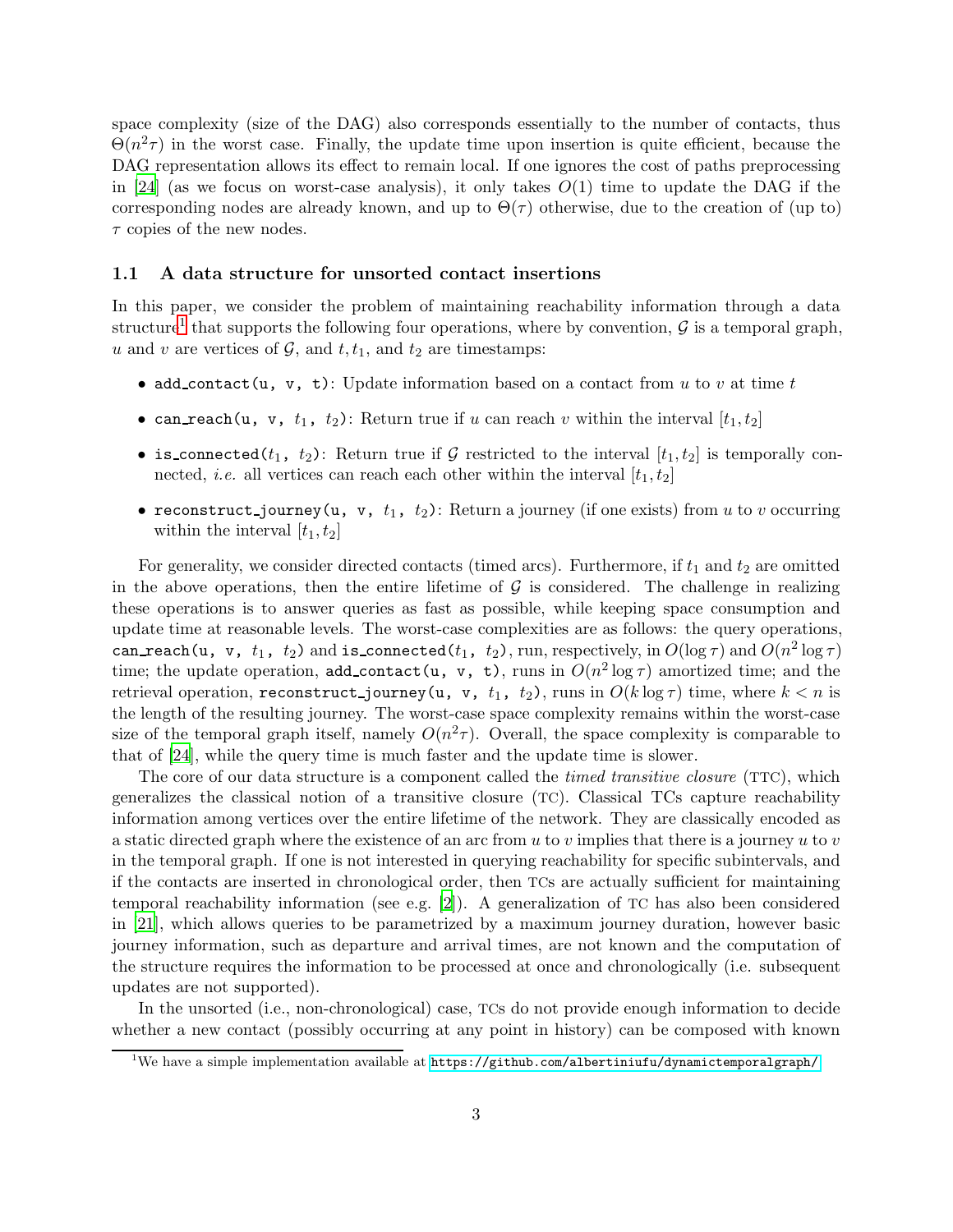journeys. To address this need, we introduce a generalization of TCs called *timed transitive closure* (TTCs), which store information regarding the availability of journeys for a well-chosen set of time intervals, without storing the journeys themselves. We study the general properties of TTCs and we prove, in particular, that one can restrict the number of intervals considered to  $O(\tau)$  for any pair of nodes (as opposed to  $O(\tau^2)$ ), with immediate consequences on the space complexity of a data structure based on TTCs. This information is then exploited by our data structure algorithms.

#### 1.2 Organization of the document

This paper is organized as follows. In Section [2,](#page-3-0) we present basic definitions. In Section [3,](#page-4-0) we introduce timed transitive closures, study their basic properties, and provide a number of low-level primitives for manipulating them. In Section [4,](#page-9-0) we describe the algorithms that perform each operation of our data structure based on TTCs, together with their running time complexities. Finally, Section [5](#page-12-0) concludes with some remarks and open questions.

### <span id="page-3-0"></span>2 Definitions

Following the formalism in [\[6\]](#page-13-7), a temporal graph can be generally represented by a tuple  $\mathcal{G} =$  $(V, E, \mathcal{T}, \rho, \zeta)$ , where V is a set of vertices,  $E \subseteq V \times V$  is a set of edges,  $\mathcal{T}$  is the time interval over which the network exists (lifetime),  $\rho : E \times T \to \{0,1\}$  is a presence function that expresses whether a given edge is present at a given time instant, and  $\zeta : E \times \mathcal{T} \mapsto \mathbb{T}$  is a latency function that expresses the duration of an interaction for a given edge at a given time, where  $\mathbb T$  is the time domain (typically  $\mathbb R$  or  $\mathbb N$ ). In this paper, we consider a setting where E is a set of arcs (directed edges), T is equal to N (time is discrete) and  $\mathcal{T} = [1, \tau] \subseteq \mathbb{T}$  (the lifetime contains  $\tau$  timestamps). The latency function is constant, namely  $\zeta = \delta$ , where  $\delta$  is any fixed positive integer (typically 0) or 1). We call  $(u, v, t)$  a *contact* in G if  $\rho((u, v), t) = 1$ . We use a short-hand notation  $\mathcal{G}_{[t_1,t_k]}$  when restricting the lifetime of G to a subinterval  $[t_1, t_k] \subseteq \mathcal{T}$ , and call  $\mathcal{G}_{[t_1, t_k]}$  a temporal subgraph of G. Finally, the static graph  $G = (V, E)$  is called the *underlying graph* of  $G$ .

Reachability in temporal graphs is defined in a time-respecting way, by requiring that a path travels along increasing times (resp. non-decreasing times) if  $\delta \geq 1$  (resp. if  $\delta = 0$ ). These paths are called temporal paths or journeys, interchangeably.

**Definition 1** (Journey). A journey from u to v in G is a sequence of contacts  $\mathcal{J} = \langle c_1, c_2, \ldots, c_k \rangle$ , whose sequence of underlying arcs form a valid  $(u, v)$ -path in the underlying graph  $G$  and for each contact  $c_i = (u_i, v_i, t_i)$ , it holds that  $\rho((u_i, v_i), t_i) = 1$  and  $t_{i+1} \geq t_i + \delta$  for each  $i \in [1, k-1]$ . Additionally, we say that departure $(\mathcal{J}) = t_1$ , arrival $(\mathcal{J}) = t_k + \delta$  and duration $(\mathcal{J}) = arrival(\mathcal{J})$  $departure(\mathcal{J}).$ 

A journey is trivial if it consists of a single contact.

**Definition 2** (Reachability). A vertex u can reach a vertex v within time interval  $[t_1, t_2]$  iff there exists a journey  $\mathcal J$  from u to v in  $\mathcal G_{[t_1,t_2]}$  (i.e., such that departure( $\mathcal J \geq t_1$  and arrival( $\mathcal J \leq t_2$ ).

The (standard) transitive closure (TC) of a temporal graph  $\mathcal G$  is a static directed graph  $\mathcal G^*$  =  $(V, E^*)$  such that  $(u, v) \in E^*$  if and only if u can reach v in G. This notion is illustrated in Figure [1.](#page-4-1) As already explained, if the contacts are discovered in a chronological order, then  $\mathcal{G}^*$  can be updated incrementally to compute the entire reachability information of  $\mathcal{G}$  [\[2](#page-13-5)]. In the unsorted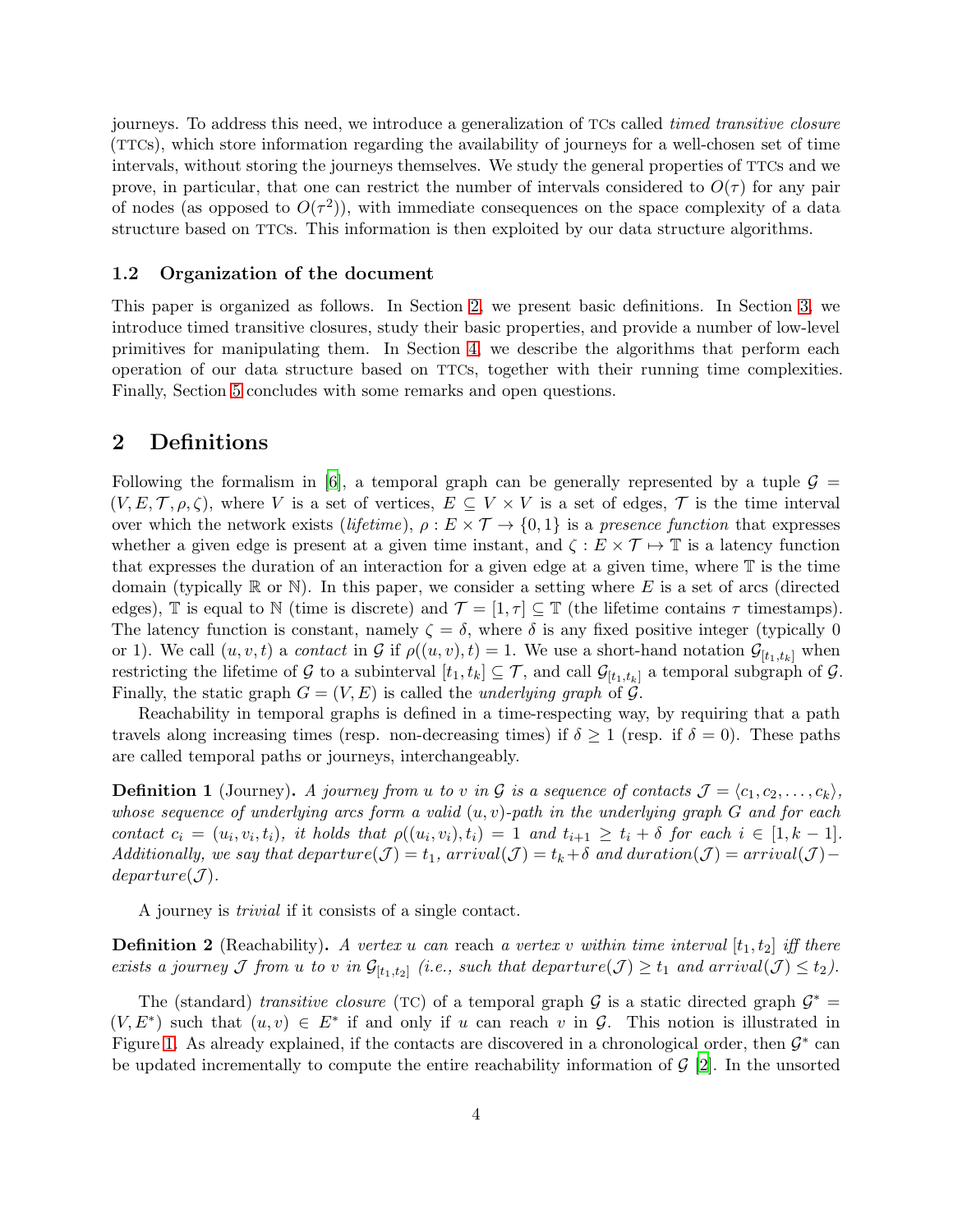<span id="page-4-1"></span>case, however, this notion is not sufficient because it does not allows one to decide if a new contact can be composed with previously-known journeys, which motivates the definition of more powerful objects.



**Figure 1:** (Left) A temporal graph G on four vertices  $V = \{a, b, c, d\}$ , where the presence times of the arcs are depicted by labels. Whether  $\delta = 0$  or 1, this graph has only two non-trivial journeys, namely  $\mathcal{J}_1 = \langle (a, b, 2), (b, d, 4) \rangle$  and  $\mathcal{J}_2 = \langle (a, c, 4), (c, d, 5) \rangle$ . (Right) Transitive closure  $\mathcal{G}^*$ . Note that  $\mathcal{J}_1$  and  $\mathcal{J}_2$  are represented by the same arc in  $\mathcal{G}^*$  (the two contacts from b to d as well).

### <span id="page-4-0"></span>3 Reachability tuples and Timed Transitive Closure

In this section, we describe an extension of the concept of transitive closure called *timed transitive* closure (TTC). The purpose of TTCs is to encode reachability information among the vertices, parametrized by time intervals, so that one can subsequently decide if a new contact occurring anywhere in history can be composed with existing journeys. The main components of TTCs are called reachability tuples (R-tuples). We introduce a number of operators on R-tuples, such as inclusion and concatenation, and describe their role in the construction and maintenance of a TTC.

#### <span id="page-4-2"></span>3.1 Reachability tuples (R-tuples)

Just as the number of paths in a static graph, the number of journeys in a temporal graph could be too large to be stored explicitly (typically, factorial in  $n$ ). To avoid this problem, R-tuples capture the fact that a node can reach another within a certain time interval without storing the corresponding journeys. Thus, a single R-tuple may capture the reachability information corresponding to many possible journeys. We distinguish between two versions of R-tuples, namely (existential) R-tuples and constructive R-tuples, the latter adding information for reconstructing a journey that witnesses reachability.

#### 3.1.1 Existential R-tuples

The following definitions are given in the context of a temporal graph  $\mathcal G$  whose vertex set is  $V$ . lifetime is  $\mathcal{T} = [1, \tau]$ , and latency is  $\delta$ .

**Definition 3** (R-tuple). An (existential) R-tuple is a quadruplet  $r = (u, v, t^-, t^+)$ , where u and v are vertices in  $G$ , and  $t^-$  and  $t^+$  are timestamps in  $\mathcal T$ . It encodes the fact that node u can reach node v through a journey J such that departure $(\mathcal{J}) = t^-$  and arrival $(\mathcal{J}) = t^+$ . If several such journeys exist, then they are all captured by the same R-tuple.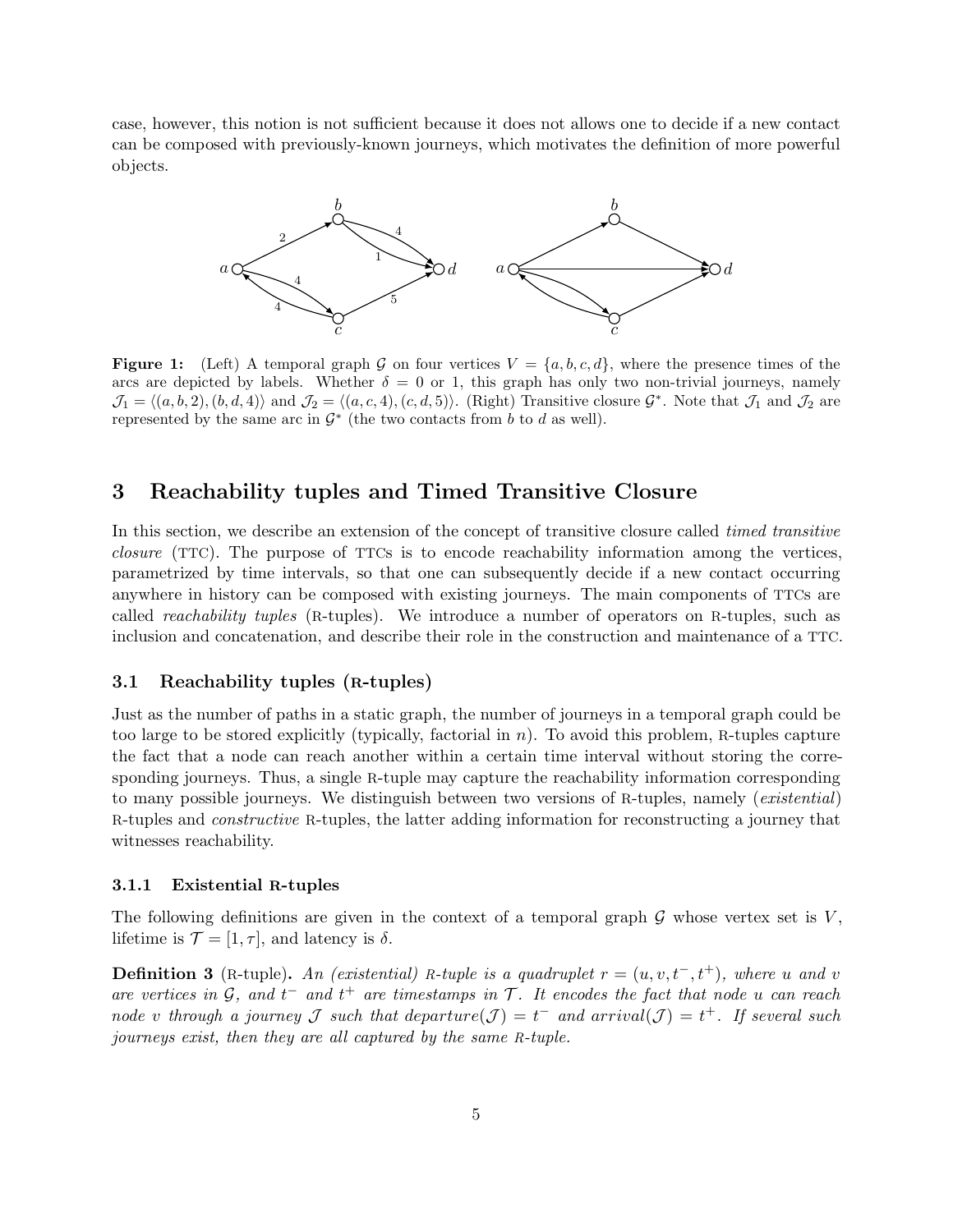The set of journeys captured by an R-tuple r is denoted by  $\mathcal{J}(r)$ , and we say that r represents these journeys. An R-tuple is *trivial* when it represents a trivial journey (*i.e.*, a single contact). Trivial R-tuples thus have the form  $(u, v, t, t + \delta)$  for some t. The following relations and operations are quite natural to define.

**Definition 4** (Precedence  $\prec$ ). An interval  $I_1 = [t_1^-]$  $\begin{bmatrix} 1, t_1^+ \end{bmatrix}$  precedes an interval  $I_2 = \begin{bmatrix} t_2^- \end{bmatrix}$  $\frac{1}{2}$ ,  $t_2^+$ ], noted  $I_1 \prec I_2$ , if  $t_1^+ \leq t_2^ \frac{1}{2}$ . Given two R-tuples  $r_1 = (u_1, v_1, t_1^-, t_1^+)$  and  $r_2 = (u_2, v_2, t_2^-, t_2^+)$ ,  $r_1$  precedes  $r_2$ , noted  $r_1 \prec r_2$  if  $t_1^{\perp} \leq t_2^{\perp}$  and  $u_2 = v_1$ .

Intuitively, the precedence relation among R-tuples tells us that the journeys they represent can be composed, leading to another R-tuple as follows:

**Definition 5** (Concatenation ·). Given two R-tuples  $r_1 = (u_1, v_1, t_1^-, t_1^+)$  and  $r_2 = (u_2, v_2, t_2^-, t_2^+)$ such that  $r_1 \prec r_2$ , the concatenation of  $r_1$  with  $r_2$  is the R-tuple  $r_1 \cdot r_2 = (u_1, v_2, t_1^-, t_2^+)$ .

The natural inclusion among intervals extends to R-tuples as follows:

**Definition 6** (Inclusion ⊆). Given two R-tuples  $r_1 = (u_1, v_1, t_1^-, t_1^+)$  and  $r_2 = (u_2, v_2, t_2^-, t_2^+)$ ,  $r_1 \subseteq r_2$  if and only if  $u_1 = u_2$ ,  $v_1 = v_2$ , and  $[t_1]$  $\frac{1}{1}, t_1^+$ ]  $\subseteq$   $[t_2^-]$  $\frac{1}{2}$ ,  $t_2^+$  (that is,  $t_2^- \leq t_1^- \leq t_1^+ \leq t_2^+$ ).

If neither  $r_1 \subseteq r_2$  nor  $r_2 \subseteq r_1$  (or if the vertices are different), then  $r_1$  and  $r_2$  are called *incomparable.* Intuitively, if  $r_1 \subseteq r_2$ , then any of the journeys represented by  $r_2$  could be replaced by a (possibly faster) journey represented by  $r_1$ . More precisely:

<span id="page-5-0"></span>**Lemma 1.** Let u and v be two nodes in V. Let  $\mathcal{I}_1 = [t_1]$  $\begin{bmatrix} 1, t_1^+ \end{bmatrix}$  and  $\mathcal{I}_2 = [t_2^-]$  $\left[\frac{1}{2}, t^+_{2}\right]$  be two subintervals of T such that  $\mathcal{I}_1 \subseteq \mathcal{I}_2$ . If u can reach v within  $\mathcal{I}_1$ , then u can reach v within  $\mathcal{I}_2$ .

*Proof.* The proof is straightforward, we give it for completeness. Let r be the R-tuple  $(u, v, t_1^-, t_1^+)$ and let  $\mathcal J$  be any of the journeys in  $\mathcal J(r)$ . One can reach v from u within  $\mathcal I_2$  through the three following steps: (1) wait at u from  $t_2^ \frac{1}{2}$  to  $t_1^ _1^-$ , (2) travel from u to v using J, and finally (3) wait at v from  $t_1^+$  to  $t_2^+$ .  $\Box$ 

The main consequence of Lemma [1](#page-5-0) is that if  $r_1 \nsubseteq r_2$ , then  $r_2$  is redundant for answering reachability queries from  $u$  to  $v$ .

**Definition 7** (Redundancy). Let S be a set of R-tuples and let  $r \in S$ , r is called redundant in S if there exists  $r' \in S$  such that  $r' \subseteq r$ . A set with no redundant R-tuple is called irredundant.

An R-tuple that is non-redundant in a set is also called *minimal* (in that set). It is natural to ask what the maximum size of an irredundant set of R-tuples could be, with consequences for the space complexity of a reachability data structure based on R-tuples. It turns out that this number is always significantly smaller than the number of possible R-tuples.

<span id="page-5-1"></span>**Lemma 2.** The maximum size of an irredundant set of R-tuples for  $\mathcal{G}$  is  $\Theta(n^2\tau)$ .

*Proof.* First, we prove that the maximum number of pairwise incomparable R-tuples is  $O(n^2\tau)$ . Then, we show that this bound is tight, as some graphs induce  $\Theta(n^2\tau)$  incomparable R-tuples.

(1) Upper bound: There are  $\Theta(n^2)$  ordered pairs of vertices. Thus, it is sufficient to show that for each pair  $(u, v)$ , the number of incomparable R-tuples whose starting vertex is u and whose ending vertex is v is  $\Theta(\tau)$ . Let S be an irredundant set of such R-tuples, and let  $r_1 = (u, v, t_1^-, t_1^+)$  and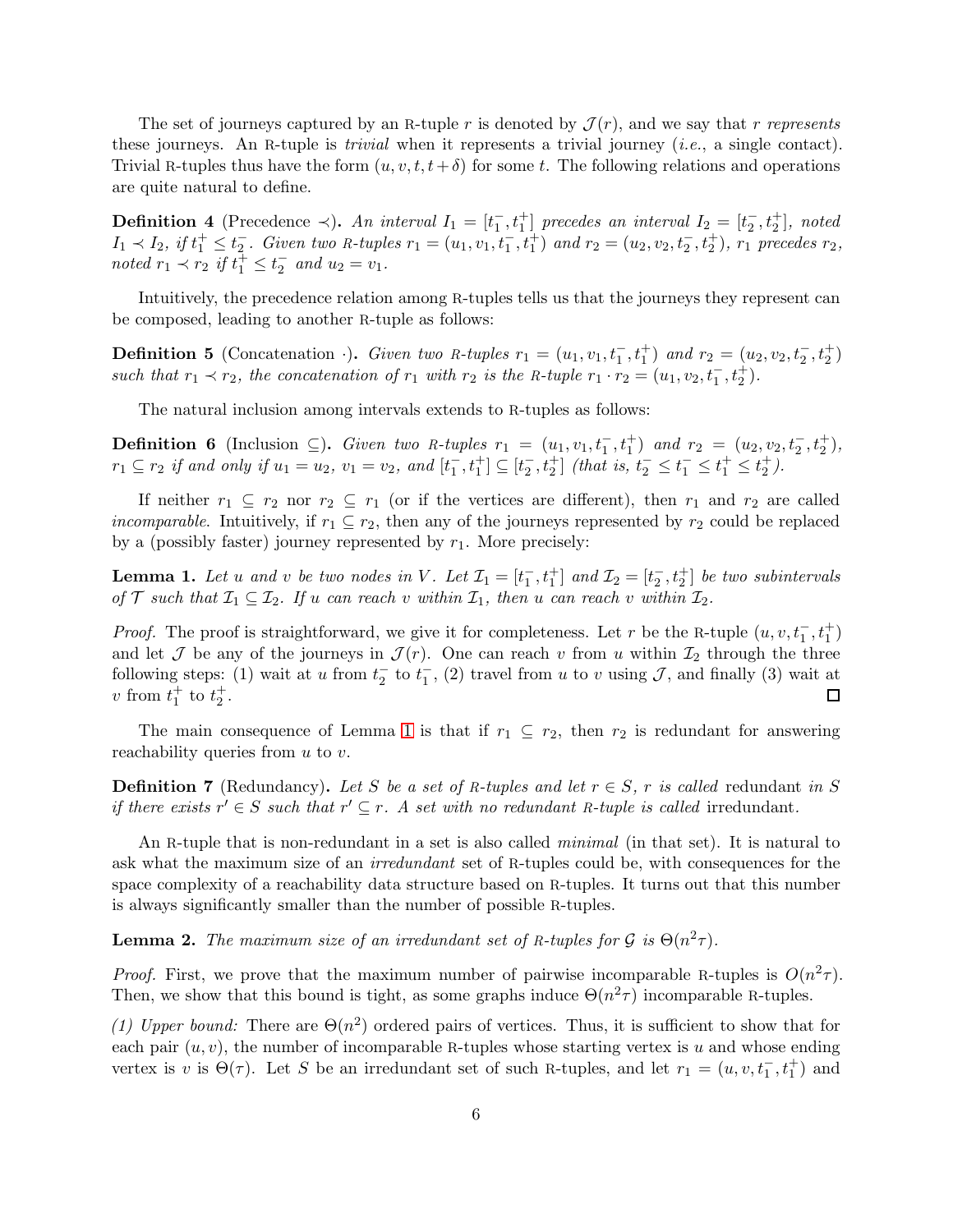$r_2 = (u, v, t_2^-, t_2^+)$  be any two R-tuples in S. If  $t_1^- = t_2^ _2^-,$  then either  $r_1 \subseteq r_2$  or  $r_2 \subseteq r_1$ , thus S is redundant (contradiction). As a result, all departure timestamps  $t_i^ \overline{i}$  belonging to the R-tuples in S are different, which implies that  $|S| \leq \tau$ .

(2) Tightness: Consider the complete temporal graph  $\mathcal{K}_{n,\tau}$  on n vertices in which every edge is present in all timestamps in [1,  $\tau$ ]. In such a graph, there are consequently  $\Theta(n^2\tau)$  contacts, each of which is a trivial journey. Now, observe that either these journeys connect different vertices, or their intervals are incomparable (same duration with different starting times), thus none of them is redundant with the others. □

Given a graph G and a set S of R-tuples representing all the journeys of G, the subset  $S' \subseteq S$ of all minimal R-tuples is called the *representative* R-tuples of  $\mathcal{G}$ , denoted by  $\mathcal{R}(\mathcal{G})$ . We also write  $\mathcal{R}(u, v)$  for those R-tuples in  $\mathcal{R}(\mathcal{G})$  whose source is u and destination is v. From the proof of Lemma [2,](#page-5-1) we extract:

#### <span id="page-6-0"></span>**Observation 1.** Every contact of G is present in  $\mathcal{R}(\mathcal{G})$  in the form of a trivial R-tuple.

Observation [1](#page-6-0) implies that  $\mathcal{R}(\mathcal{G})$  is a non-lossy representation, as  $\mathcal{G}$  itself is contained in it. The down side is that its space complexity is at least as large as the number of contacts in  $\mathcal G$ . Observe that, up to a constant factor, it can however not be worse than the worst number of contacts, since there may exist up to  $\Theta(n^2\tau)$  contacts and irredundant sets cannot exceed this size (Lemma [2\)](#page-5-1). In other words, in dense temporal graphs, the reachability information offered by R-tuples is essentially free in space.

#### <span id="page-6-1"></span>3.1.2 Constructive R-tuples

The data structure considered in this work has four operations, namely add\_contact, can\_reach, is connected, and reconstruct journey. The first three operations can be dealt with using only existential R-tuple. The fourth operation could benefit from storing a small amount of additional information into the R-tuple.

**Definition 8** (Constructive R-tuple). A constructive R-tuple  $r = (u, v, t^-, t^+, w)$  contains the same information as an existential R-tuple, plus a vertex w such that at least one journey  $\mathcal{J} \in \mathcal{J}(r)$  starts with the contact  $(u, w, t^-)$ . Node w is called the successor of u in r (resp., in J).

Most of the definitions and lemmas from Section [3.1](#page-4-2) apply unchanged to constructive R-tuple. In particular, the definition of redundant R-tuples applies without considering the successor field. Indeed, if two constructive R-tuples differ only by the successor node, then they are seen as equivalent and any of the two can be discarded. As for the concatenation of two constructive R-tuples  $r_1 = (u_1, v_1, t_1^-, t_1^+, w_1)$  and  $r_2 = (u_2, v_2, t_2^-, t_2^+, w_2)$ , provided  $r_1 \prec r_2$ , we additionally require that the resulting R-tuple adopts the successor of  $r_1$  as its own successor; that is,  $r_1 \cdot r_2 = (u_1, v_2, t_1^-, t_2^+, w_1)$ . For simplicity, whenever constructive R-tuples are not needed, we describe the algorithms using existential R-tuples.

#### 3.2 Timed Transitive Closure

Informally, the timed transitive closure of a temporal graph  $\mathcal G$  is a multigraph that captures the existence of journeys within all possible time intervals, based on irredundant R-tuples.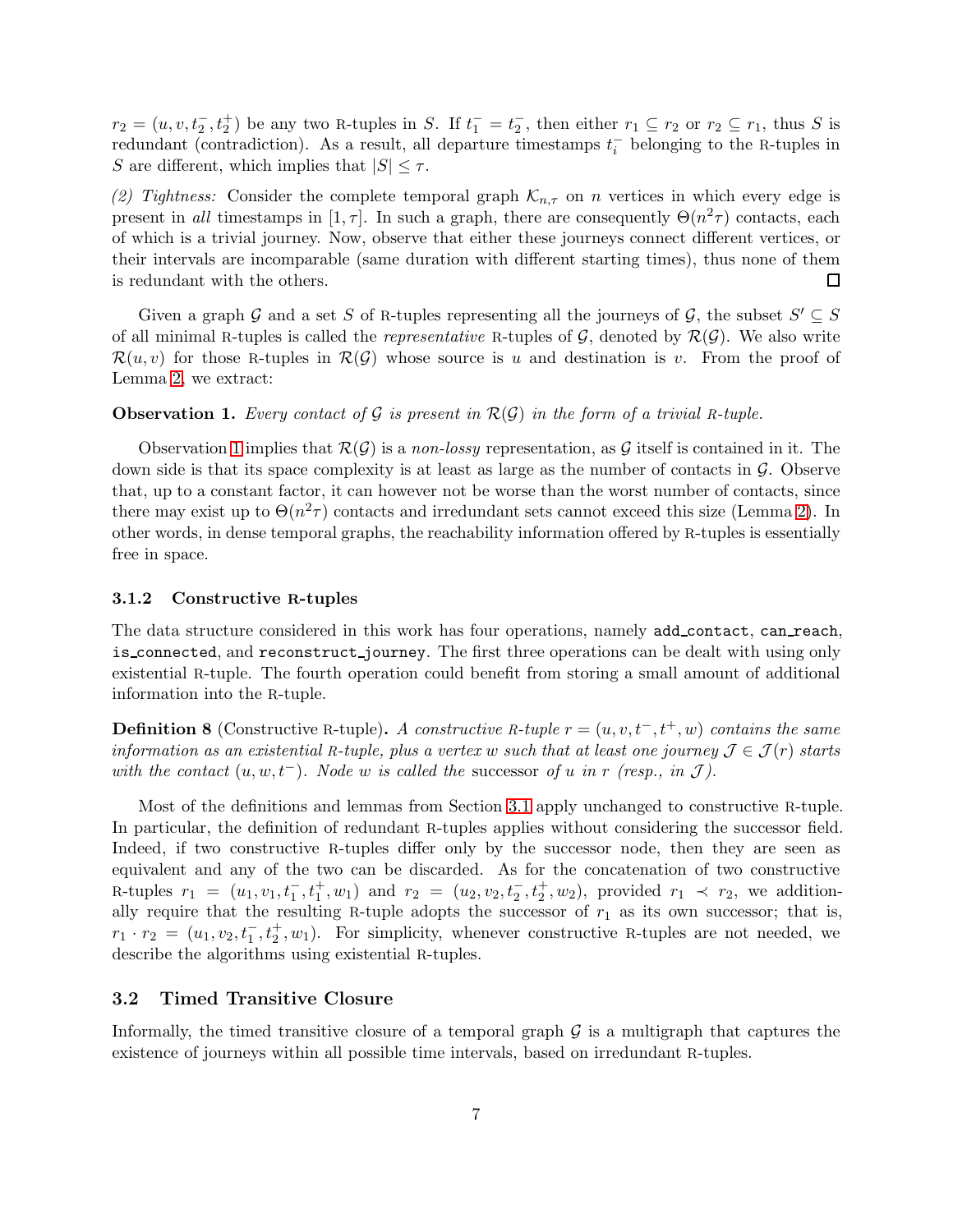<span id="page-7-0"></span>**Definition 9** (Timed transitive closure). Given a graph  $\mathcal{G}$ , the timed transitive closure of  $\mathcal{G}$ , noted  $TTC(\mathcal{G})$ , is a (static) directed multigraph on the same set of vertices, whose arcs correspond to the representative R-tuples of G.



**Figure 2:** Timed transitive closure  $TTC(\mathcal{G})$  of the temporal graph  $\mathcal{G}$  in Figure [1,](#page-4-1) considering  $\delta = 1$ . On the left, the version with existential R-tuple, whose intervals are depicted by labels. On the right, the version with constructive R-tuples, depicting also the successor.

Figure [2](#page-7-0) shows two examples of TTCs, both corresponding to the temporal graph of Figure [1](#page-4-1) (one for existential R-tuples, the other for constructive R-tuples). Algorithmically, a TTC provides most of the support needed to realize the high-level operations of our data structure. For example, the operation can reach  $(u, v, t_1, t_2)$  amounts to testing if there exists an arc whose associated R-tuple is  $(u, v, t^-, t^+)$  with  $[t^-, t^+] \subseteq [t_1, t_2]$ . The operation is\_connected( $t_1, t_2$ ) can be realized by performing such a test for every pair of vertices. The operation  $add\_contact(u, v, t)$  reduces to adding a new arc to the  $TTC(\mathcal{G})$  if no smaller interval already captures this information. If the new arc is added, then some other arcs may become redundant and should be removed, some others may also be created by composition. This operation is therefore the most critical. Finally, if constructive R-tuples are used, then an actual journey may be reconstructed quite efficiently from TTC(G) when reconstruct-journey(u, v,  $t_1$ ,  $t_2$ ) is called, by retrieving a constructive R-tuple  $(u, v, t-, t+, w)$  such that  $[t-, t^+] \subseteq [t_1, t_2]$  and unfolding the corresponding journey inductively, by replacing u with the successor vertex w and  $t^-$  with  $t^- + \delta$  in each step.

All algorithms for these operations are described in Section [4.](#page-9-0) Before doing so, we present an explicit encoding of TTCs based on adjacency matrices and binary search trees (BST). In order for the high-level algorithms to remain independent from this particular choice, we define a set of primitives for manipulating the TTC, that are used by the high-level algorithms of Section [4.](#page-9-0)

#### <span id="page-7-1"></span>3.2.1 Encoding the TTC

We encode the TTC by an  $n \times n$  matrix, in which every entry  $(i, j)$  points to a self-balanced binary search tree (BST) denoted by  $T(i, j)$ . The nodes in this tree contain all the time intervals corresponding to R-tuples in  $\mathcal{R}(i, j)$ . From Lemma [2,](#page-5-1) we know that a tree  $T(u, v)$  contains up to  $\tau$ nodes. In addition, all these intervals are incomparable, thus one can use any of their boundaries (departure or arrival) as the sorting key of the BST. Note that retrieving  $T(u, v)$  within the matrix takes constant time, as the cells of a matrix are directly accessed. Also recall that finding the largest key below (resp. the smallest key above) a certain value takes  $O(\log \tau)$  time. Similarly, inserting a new element (in our case, an interval) takes  $O(\log \tau)$  time. Finally, observe that several types of BST (e.g. red-black trees) can self-balance without impacting the asymptotic cost of insertions.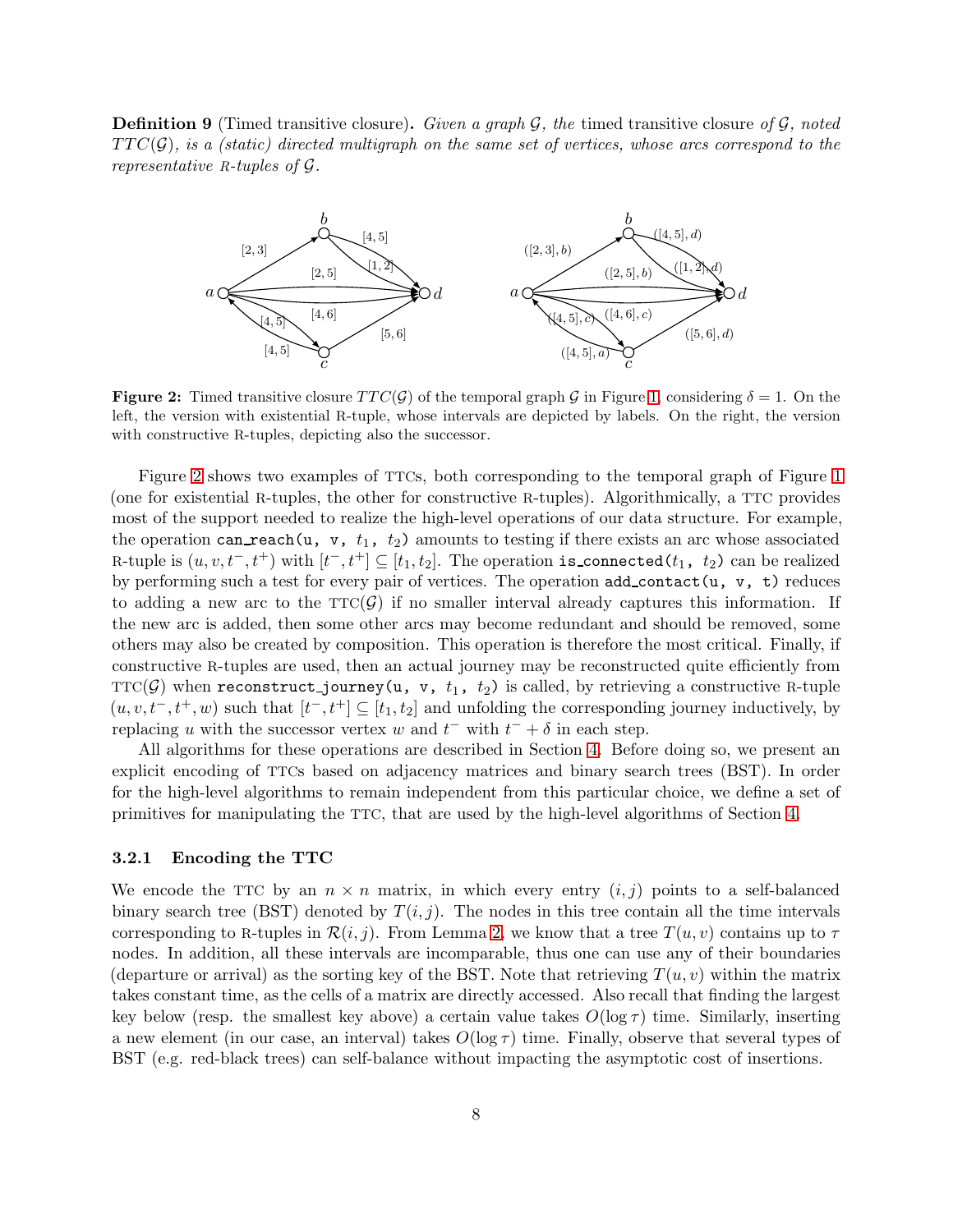<span id="page-8-0"></span>

**Figure 3:** Basic steps to perform  $\text{INSERT}(u, v, \mathcal{I})$  where  $\mathcal{I} = [t_1, t_2]$ . First, in (a), an algorithm must find the candidate intervals that could become redundant after the inserting  $\mathcal I$ . These intervals are exactly the ones between  $\mathcal{I}_1$  = FIND PREVIOUS $(u, v, t^+)$  and  $\mathcal{I}_2$  = FIND NEXT $(u, v, t^-)$ . Note that there are cases in which  $\mathcal{I}_1$ or  $\mathcal{I}_2$  do not exist. Next, in (b), all intervals  $\mathcal{I}'$  between (and including)  $\mathcal{I}_1$  and  $\mathcal{I}_2$  such that  $\mathcal{I}' \subseteq \mathcal{I}$  must be removed. Finally, in (c), the algorithm inserts  $\mathcal I$  in the correct place.

We provide the following low-level operations for manipulating TTCs: (1) FIND\_NEXT $(u, v, t)$ returns the containing the earliest interval  $[t^-, t^+]$  in  $T(u, v)$  such that  $t^- \geq t$ , if any, and nil otherwise; symmetrically, (2) FIND PREVIOUS $(u, v, t)$  returns the node containing the latest interval  $[t^-, t^+]$  in  $T(u, v)$  such that  $t^+ \leq t$ , if any, and nil otherwise; finally, (3) INSERT $(u, v, t^-, t^+)$  inserts a new node containing the interval  $[t^-, t^+]$  in  $T(u, v)$  and performs some operations for maintaining the property that all intervals in  $T(u, v)$  are minimal.

Let us now describe the algorithms that perform these operations, along with their time complexities. The algorithm for FIND\_NEXT $(u, v, t)$  searches  $T(u, v)$  recursively, by comparing t with the departure  $t^-$  of the current node interval  $[t^-, t^+]$ . If  $t^-$  is equals to or greater than t, then the current node is a candidate answer. The algorithm then compares the current node candidate and the previous one, and keeps the one containing the smallest (earliest)  $t^-$ , then it descends the left child. Otherwise, if  $t^-$  is smaller than t, it simply descends the right child. As soon as a leaf is reached (and visited), the algorithm returns the current candidate as the answer. The algorithm for  $FIND\_PREVIOUS(u, v, t)$  works symmetrically. The time complexities of both algorithms correspond to the depth of the tree, which is  $O(\log \tau)$ .

The algorithm for  $\text{INSERT}(u, v, t^-, t^+)$  finds and removes any potential node with interval  $\mathcal{I}_i$  such that  $[t^-, t^+] \subseteq \mathcal{I}_i$ , then it inserts a new node containing  $[t^-, t^+]$  using a standard BST insertion. Figure [3](#page-8-0) gives a linear representation of the intervals in  $T(u, v)$  while performing this operation. A naive implementation of this operation would consist of searching and removing each corresponding node independently. However, this would lead to a complexity of  $O(d \log \tau)$  time, where d is the number of nodes removed, that is up to  $O(\tau)$ . We use a non-standard approach that makes it feasible in  $O(d + \log \tau)$  time only. The strategy is to identify in  $T(u, v)$  the nodes containing, respectively, the boundary intervals  $\mathcal{I}_1$  = FIND PREVIOUS $(u, v, t^+)$  and  $\mathcal{I}_2$  = FIND NEXT $(u, v, t^-)$ , which correspond to the first and last nodes to be removed (note that the parameters are indeed  $t^+$  and  $t^-$ , not the reverse). Then, every node containing intervals in this range is removed using the technique outlined in the proof of Lemma [3.](#page-8-1)

<span id="page-8-1"></span>**Lemma 3.** In the worst case, the cost of the INSERT operation is  $O(d + \log \tau)$ , where d is the number of elements removed from  $T(u, v)$ . The amortized cost of an insertion is  $O(\log \tau)$ .

*Proof.* The range of intervals to be removed is characterized by two boundary intervals  $\mathcal{I}_1$  and  $\mathcal{I}_2$ , which can be found by calling both FIND NEXT and FIND PREVIOUS a single time, which takes  $O(\log \tau)$  time. The final insertion of the input interval in the BST also takes  $O(\log \tau)$ . The difficult part is thus the removal of redundant intervals prior to this insertion (illustrated in Figure [3\)](#page-8-0). Let d be the number of intervals in the deletion range. We start by recalling the main ideas of range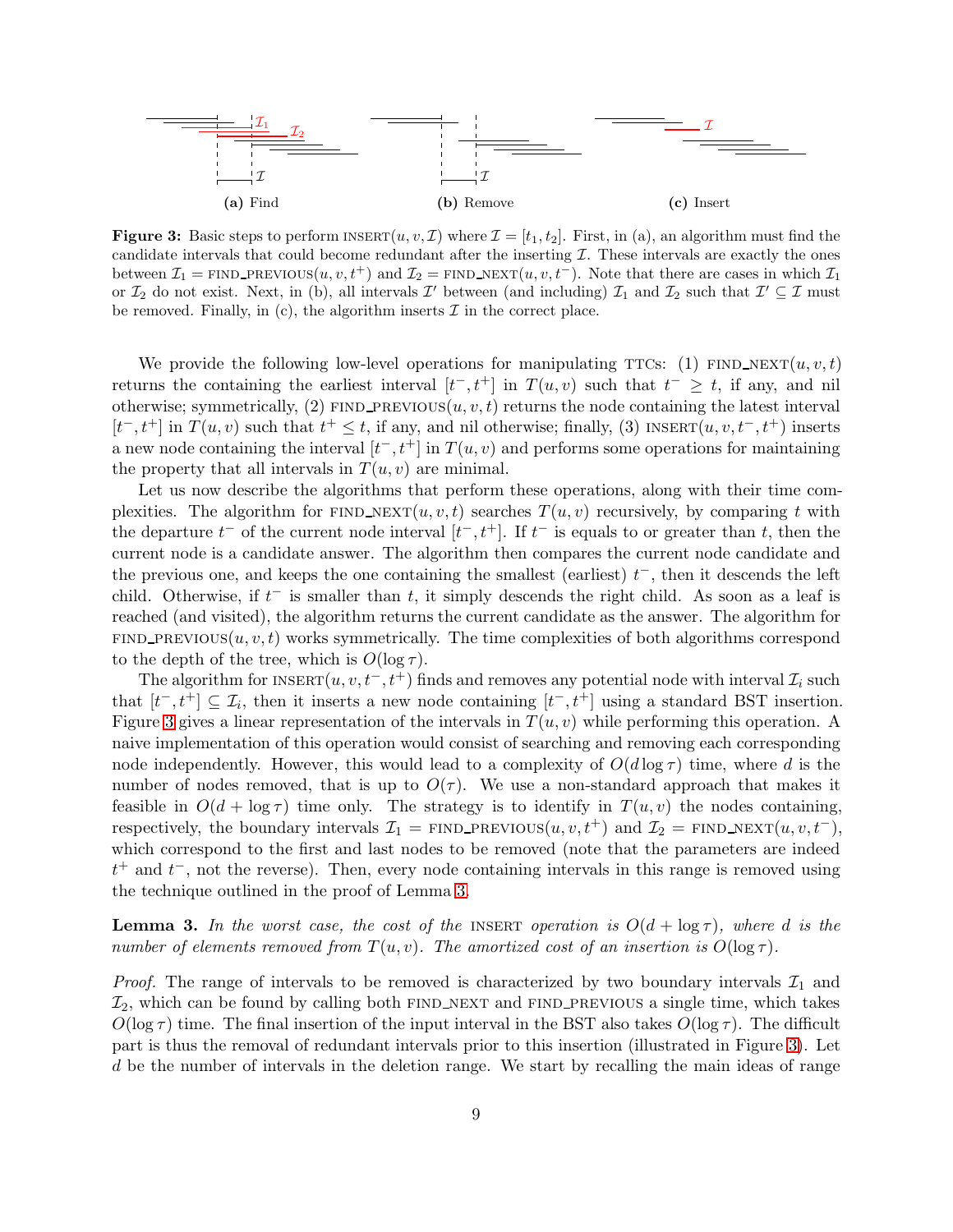deletion in a BST (see [\[14\]](#page-14-14) for a pedagogical explanation), then we discuss their use in the particular case of balanced BSTs, and finally we explain why the claimed cost is correct despite the fact that balance may be lost after the deletion. Let  $\mathcal{I}_A$  be the common ancestor of  $\mathcal{I}_1$  and of  $\mathcal{I}_2$  (possibly equal to one of these). The process can be split into two phases, the first one is to walk upward from  $I_1$  to  $I_A$  and the second is to walk upward (again) from  $I_2$  to  $I_A$ . As either walk proceeds, potential deletions are performed in intermediate tree nodes. Some of these deletions remove the node itself, replacing it by one of its child in constant time. The intermediate branches are cut without being explored. The final cost of  $O(d + \log \tau)$  actually follows from the cumulated length of both walks. The down side with this technique (which may explain why it is not standard in balanced BSTs) is that the resulting tree may have lost its balance if most of the nodes are deleted. However, as the depth cannot increase, and as we only need that it remains of  $O(\log \tau)$  for subsequent use of the tree, the solution is good enough for our needs. Finally, observe that the number of intervals removed cannot exceed the number of intervals previously inserted, which is why the amortized cost of an insertion remains of  $O(\log \tau)$ .  $\Box$ 

Additionally, we define the following basic operations:

- $\mathcal{N}_{out}^*(u)$ : Returns the set of vertices  $\{v_1, v_2, \ldots, v_k\}$  such that there exists at least one arc from  $u$  to  $v_i$  in the TTC
- $\mathcal{N}_{in}^*(u)$ : Returns the set of vertices  $\{v_1, v_2, \ldots, v_l\}$  such that there exists at least one arc from  $v_i$  to u in the TTC

Both operations can be realized in  $O(n)$  time, through traversing the corresponding row (resp. column) of the matrix and testing if the corresponding tree is empty.

# <span id="page-9-0"></span>4 The four operations

In this section, we describe the algorithms which perform the four operations of our data structure, previously described in Section [1.1.](#page-2-1) These operations are can reach(u, v,  $t_1$ ,  $t_2$ ), is connected( $t_1$ ,  $t_2$ ), add\_contact(u, v, t), and (optionally) reconstruct\_journey(u, v,  $t_1$ ,  $t_2$ ). For simplicity, the first three algorithms are presented using existential R-tuples only (however they are straightforwardly adaptable to constructive R-tuples). All the algorithms rely on the primitives defined in Section [3.2.1](#page-7-1) for manipulating the TTC in an abstract way.

#### 4.1 Reachability and connectivity queries

The algorithm for performing can reach(u, v,  $t_1$ ,  $t_2$ ) is straightforward. It consists of testing whether  $T(u, v)$  contains at least one interval that is included in  $[t_1, t_2]$ . This can be done by retrieving  $[t^-, t^+]$  = FIND\_NEXT $(u, v, t_1)$  and checking that  $t^+ \leq t_2$ . Therefore, the cost of this algorithm reduces essentially to that of the operation FIND\_NEXT $(u, v, t_1)$ , which takes  $O(\log \tau)$ time. We note that, if  $[t_1, t_2] = \mathcal{T}$ , then it is sufficient to verify (in constant time) that  $T(u, v)$  is not empty. Regarding the operation is connected( $t_1$ ,  $t_2$ ), a simple way of answering it is to call can reach (u, v,  $t_1$ ,  $t_2$ ) for every pair of vertices, with a resulting time complexity of  $O(n^2 \log \tau)$ . It seems plausible that this strategy is not optimal and could be improved in the future.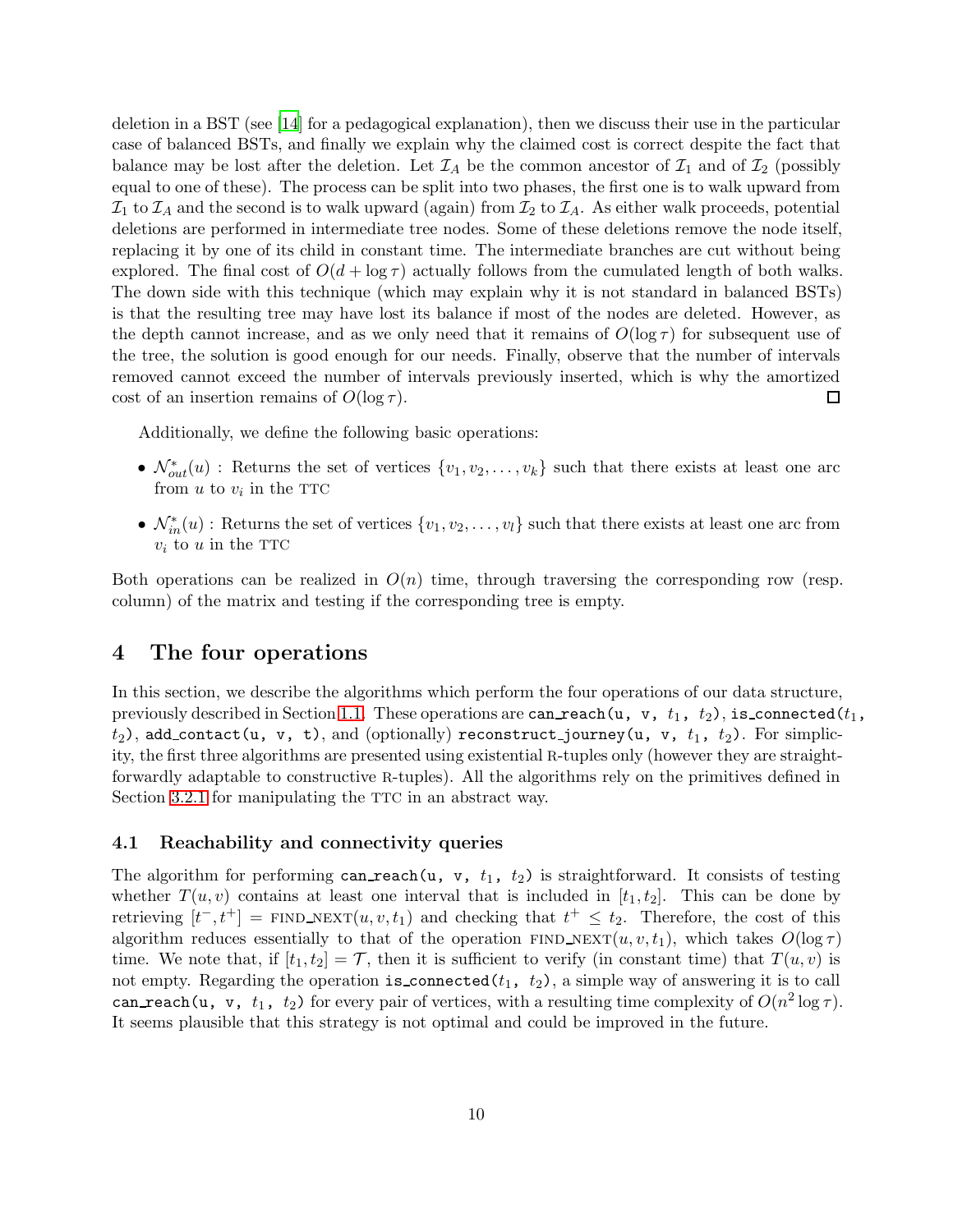#### 4.2 Update operation

The algorithm for add\_contact(u, v, t) manages the insertion of a new contact  $(u, v, t)$  in the data structure, where  $(u, v) \in E$  and  $t \in \tau$ . To start, the interval corresponding to the trivial journey from u to v over  $[t, t+\delta]$  is inserted in  $T(u, v)$  using the INSERT primitive. (Recall that this primitive encapsulate the removal of redundant intervals in  $T(u, v)$ , if any.) Then, the core of the algorithm consists of computing the indirect consequences of this insertion for the other vertices. Namely, if a vertex  $w^-$  could reach u before time t with latest departure  $t^-$  and v could reach another vertex  $w^+$  after time  $t + \delta$  with earliest arrival  $t^+$ , it follows that  $w^-$  can now reach  $w^+$ over interval  $[t^-, t^+]$ . Our algorithm consists of enumerating these compositions and inserting them in the TTC. Interestingly, for each predecessor  $w^-$  of u, only the *latest* interval ending before t in  $T(w^-, u)$  needs to be considered. The reason is that in order to compose an earlier journey  $\mathcal J$  with the new contact, we need to wait at  $u$  until time  $t$ . Thus, even though some other journeys started earlier, it would have to wait at  $u$  and it would thus eventually arrive at the same time (based on a non-minimal interval). Based on this property, our algorithm only searches for the latest interval preceding t for each predecessor of u and the earliest interval exceeding  $t + \delta$  for each successor of  $v$ .

The details are given in Algorithm [1,](#page-11-0) whose behavior is as follows. In Line 1, the algorithm inserts the interval  $[t, t + \delta]$  into  $T(u, v)$ , which corresponds to the trivial journey induced by the new contact. In Lines 2 to 7, for every vertex  $w^- \in \mathcal{N}_{in}^*(u)$ , it finds the latest interval  $[t^-, \_]$  in  $T(w^-, u)$  that arrives before time t (inclusive) and inserts the composition  $[t^-, t^+ \delta]$  into  $T(w^-, v)$ . For the same reasons as above, the algorithm only needs considering inserting  $[t^-, t + \delta]$  because every other possible composition would contain it as a subinterval. In Lines 8 to 11, for every vertex  $w^+ \in \mathcal{N}^*_{out}(v)$ , the algorithm finds the earliest interval  $[-,t^+]$  in  $T(v, w^+)$  that leaves v after time  $t + \delta$  (inclusive), and inserts the composition  $[t, t^+]$  into  $T(u, w)$ . In the same way, every other possible composition would contain  $[t, t^+]$  as a subinterval. Finally, in Lines 12 to 14, for all  $w^- \in \mathcal{N}_{in}^*(u)$  and  $w^+ \in \mathcal{N}_{out}^*(v)$ , it inserts the composition  $[t^-, t^+]$  into  $T(w^-, w^+)$ . In order to optimize this last step, the algorithm only considers the subset of  $\mathcal{N}_{in}^*$  whose reachability to v has been impacted by the new contact, thanks to a dedicated storage D computed in Line 7.

**Theorem 4.** The update operation has amortized time complexity  $O(n^2 \log \tau)$ . In the worst case, a single update operation costs  $O(n^2\tau)$  time.

Proof. An INSERT operation is performed in Line 1. The loop from Line 3 to 7 iterates over  $O(n)$  vertices and makes at most one insertion for each. The loop from Line 8 to 14 iterates over  $O(n)$  vertices, and for each one, iterates in a nested way over  $O(n)$  vertices. For each resulting pair, it performs at most one insert operation. The latter clearly dominates the overall cost of the algorithm, with a cost of  $O(n^2)$  times the cost of the INSERT operation, the latter being of amortized time  $O(\log \tau)$  and otherwise of  $O(d + \log \tau)$  time (Lemma [3\)](#page-8-1), with  $d = O(\tau)$  in the worst case.  $\Box$ 

### 4.3 Journey reconstruction

The algorithm for the operation reconstruct journey(u, v,  $t_1$ ,  $t_2$ ) reconstructs a journey from vertex u to vertex v whose contact timestamps must be contained in  $[t_1, t_2]$ . As explained in Section [3.1.2,](#page-6-1) existential R-tuples can be augmented by a *successor* field that indicates which vertex comes next in (at least one of) the journeys represented by the R-tuple. This information is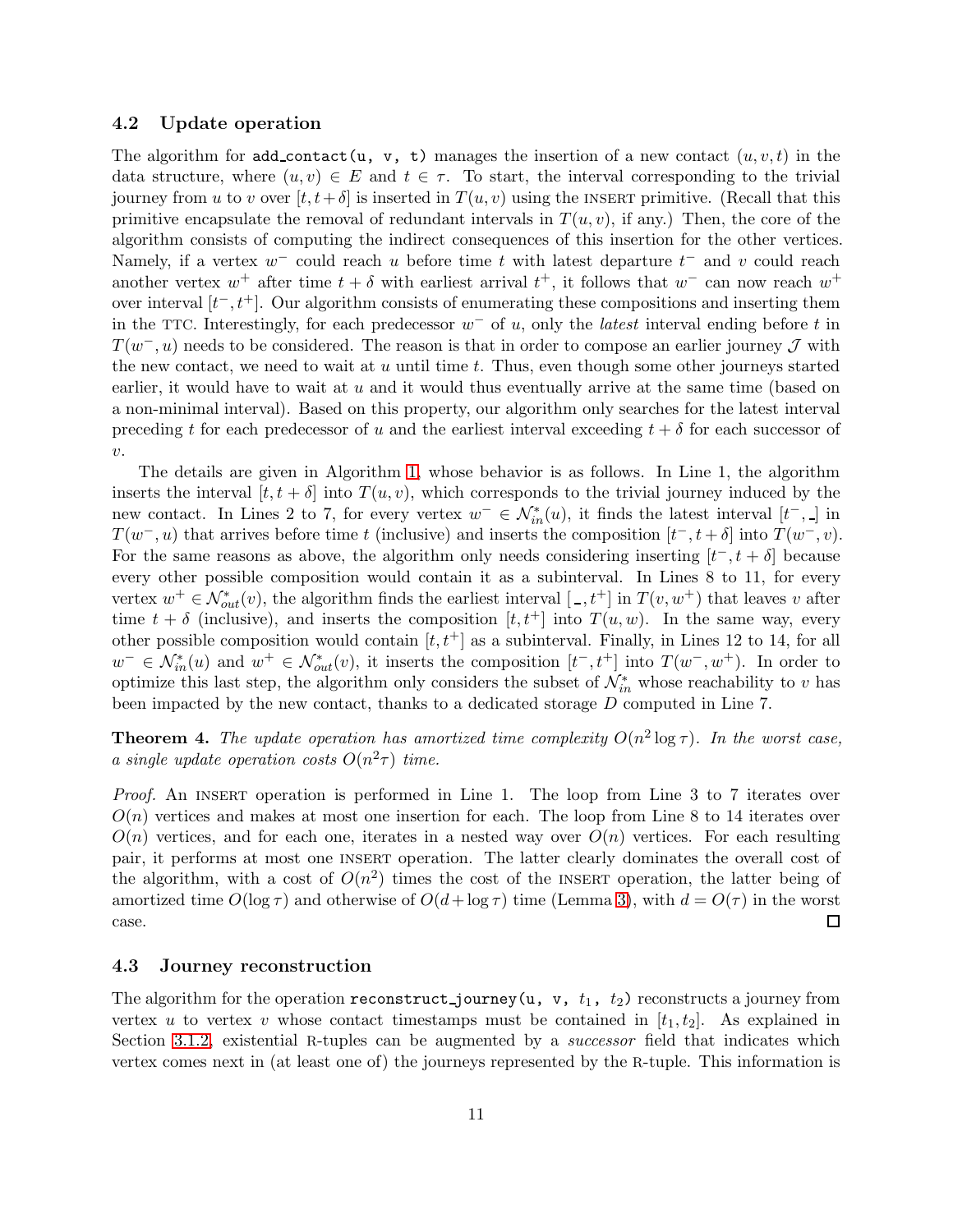<span id="page-11-0"></span>Algorithm 1 add\_contact(u,  $v$ , t)

**Require:**  $t \in \mathcal{T}, u, v \in V$  with  $u \neq v$ 1: INSERT $(u, v, t, t + \delta)$ 2:  $D \leftarrow \{\}$ 3: for all  $w^- \in \mathcal{N}_{in}^*(u)$  do 4:  $[t^-, \_] \leftarrow \text{FIND\_PREVIOUS}(w^-, u, t)$ 5: if  $t^- \neq nil$  then 6: INSERT $(w^-, v, t^-, t + \delta)$ 7:  $D \leftarrow D \cup (w^-, t^-)$ 8: for all  $w^+ \in \mathcal{N}^*_{out}(v)$  do 9:  $[-,t^+] \leftarrow \text{FIND\_NEXT}(v, w^+, t + \delta)$ 10: if  $t^+ \neq nil$  then 11: **INSERT** $(u, w^+, t, t^+)$ 12: for all  $(w^-, t^-) \in D$  do 13: if  $w^{\dagger} \neq w^{\dagger}$  then 14:  $INSERT(w^-, w^+, t^-, t^+)$ 

very useful for reconstruction and has a negligible cost (asymptotically speaking). Concretely, one can make the nodes of the BST store the successor field in addition to the interval. The low-level operations for manipulating the TTC (see Section [3.2.1\)](#page-7-1) are unaffected, neither are the query and update algorithms in a significant way. The only subtlety is that when two intervals (nodes) are composed, the successor field of the resulting node corresponds to the successor field of the first node (this was already discussed in terms of R-tuples in Section [3\)](#page-4-0).

<span id="page-11-1"></span>The goal of the algorithm is thus to reconstruct a journey by unfolding the intervals and successor fields. Details are given in Algorithm [2.](#page-11-1) The first step (Lines 1 to 3) is to retrieve a node in  $T(u, v)$ 

Algorithm 2 reconstruct journey(u, v,  $t_1$ ,  $t_2$ )

Require:  $[t_1, t_2] \subseteq \mathcal{T}, u, v \in V, u \neq v$ 1:  $([t^-, t^+]$ , w) ← FIND\_NEXT $(u, v, t_1)$   $\triangleright$  node augmented with successor 2: **if** the return value is *nil* or  $t^+ \leq t_2$  then 3: return nil  $\triangleright$  no interval contained in  $|t_1, t_2|$  in  $T(u, v)$ 4:  $\mathcal{J} \leftarrow \{(u, w, t^{-})\}$ 5: while  $w \neq v$  do 6:  $([t, -], w') \leftarrow \text{FIND\_NEXT}(w, v, t^- + \delta)$ 7:  $\mathcal{J} \leftarrow \mathcal{J} \cdot \{(w, w', t)\}$ 8:  $w \leftarrow w'$  $9:$  $t^- \leftarrow t$ 10: return  $\mathcal J$ 

whose interval is contained within  $[t_1, t_2]$  if one exists. If several choices exist, the earliest is selected (through calling the FIND NEXT primitive). Then, the algorithm iteratively replaces  $u$ with the successor and searches for the next interval until the successor is v itself (Lines 5 to 9), adding gradually the corresponding contacts to a journey  $\mathcal J$  (Line 4 and Line 7), which is ultimately returned in Line 10.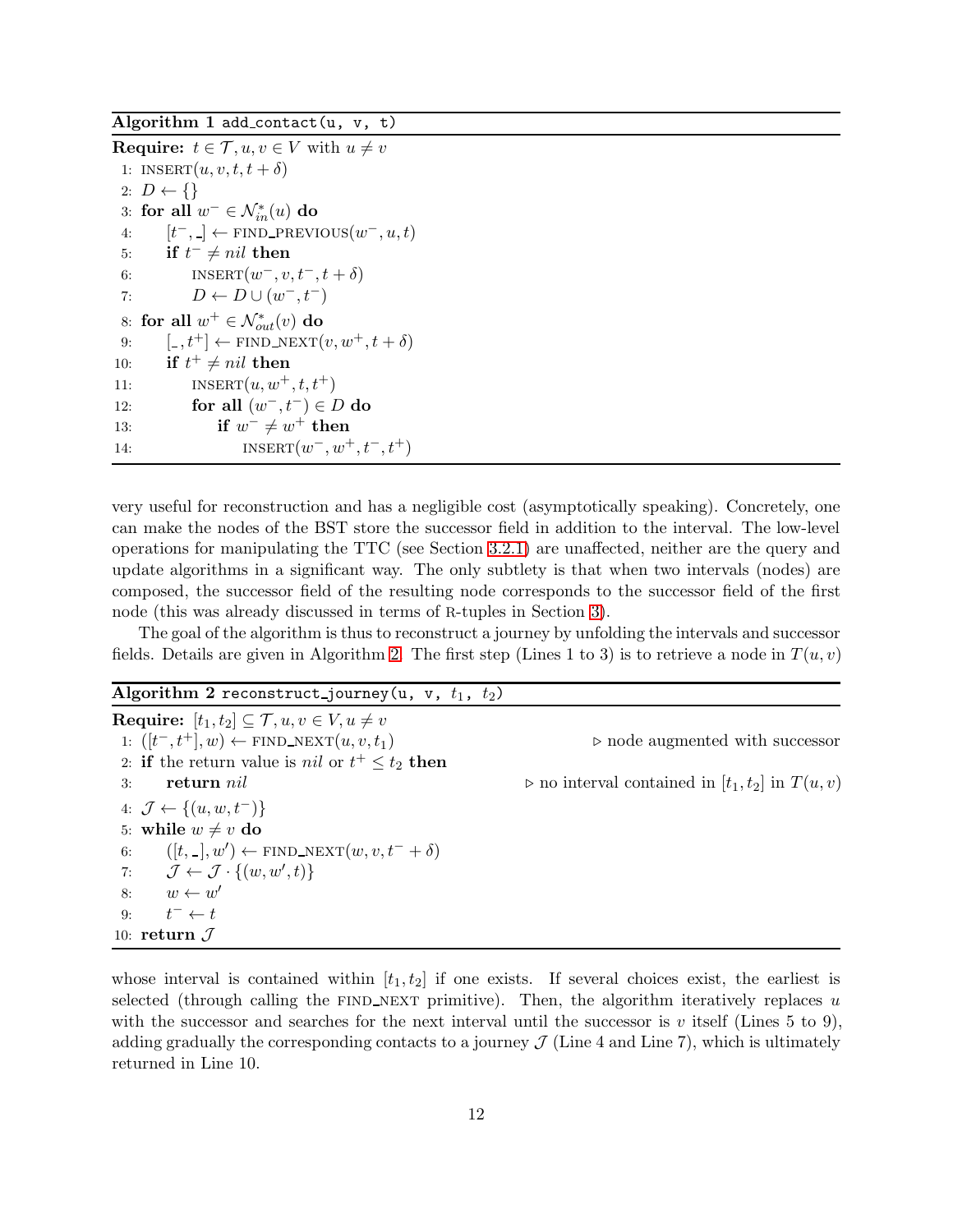**Theorem 5.** Algorithm [2](#page-11-1) has time complexity  $O(k \log \tau)$ , where k is the length of the resulting journey.

*Proof.* The algorithm calls  $FIND\_NEXT$  in Line 1. After that, it is known whether a journey can be reconstructed. If so, a journey prefix  $\mathcal J$  is initialized with the first contact of the reconstructed journey (indeed, such a contact must exist due to the minimality of the interval). Then, in the loop from Line 5 to Line 9, the algorithm extends  $\mathcal J$  by one contact for each call to FIND\_NEXT until  $\mathcal J$ contains the entire journey. Overall, FIND\_NEXT is thus called as many times as the length of the reconstructed journey, which corresponds to  $O(|\mathcal{J}| \log \tau)$  time. The costs of the other operations are clearly dominated by this cost. 囗

#### 4.3.1 Properties of the reconstructed journeys

In general, several journeys may exist that satisfy the query parameters. We observe that the specific choices made in Algorithm [2](#page-11-1) imply additional properties.

<span id="page-12-1"></span>**Lemma 6.** The journey  $\mathcal{J}$  which is returned by Algorithm [2](#page-11-1) is a *foremost* journey in the requested interval (i.e., it arrives at the earliest possible time at  $v$ ). Furthermore, among all the possible foremost journeys, it is also a fastest journey (i.e., the difference between departure time and arrival time is minimized).

*Proof.* The fact that  $\mathcal J$  is a foremost journey follows from the call to FIND\_NEXT in Line 1. Indeed, the interval returned by this call corresponds to the earliest departure from  $u$ , which happens to also correspond to the earliest arrival at  $v$  because the stored intervals are incomparable.  $\mathcal{J}$ thus achieves the earliest possible arrival time at  $v$  in the given interval. And since all the stored intervals are minimal (i.e. they do not contain smaller reachability intervals), it also follows that departure(J) is as late as possible among all the journeys arriving in v at time  $arrival(\mathcal{J})$ , which means  $\mathcal J$  is as fast as possible among all foremost journeys. □

Let us insist that Lemma [6](#page-12-1) does not imply that  $\mathcal J$  is both foremost and fastest in the requested interval. It only states that  $\mathcal J$  is a foremost journey, and a fastest one *among* the possible foremost journeys. Even faster journeys might exist in the requested interval, arriving later at v. The above property is however already convenient, e.g. in communication networks, where a message would arrive at destination as early as possible, while (secondarily) traveling for as little time as possible.

### <span id="page-12-0"></span>5 Conclusion and open questions

We presented in this paper an incremental data structure to solve the dynamic connectivity problem in temporal graphs. Our data structure places a high priority on the query time, by answering reachability questions in time  $O(\log \tau)$ . Based on the ability to retrieve reachability information for particular time intervals, it supports the insertion of contacts in a non-chronological order in  $O(n^2 \log \tau)$  amortized time (deterministic worst-case  $O(n^2 \tau)$  time) and makes it possible to reconstruct efficiently foremost journeys within a given time interval, i.e., in time  $O(k \log \tau)$ , where  $k$  is the size of the resulting journey. Our algorithms exploit the special features of non-redundant (minimal) reachability information, which we represent through the concept of R-tuples. The core of our data structure, namely the timed transitive closure (TTC), is itself essentially a collection of irredundant R-tuples, whose size (and that of the data structure itself) cannot exceed  $O(n^2\tau)$ .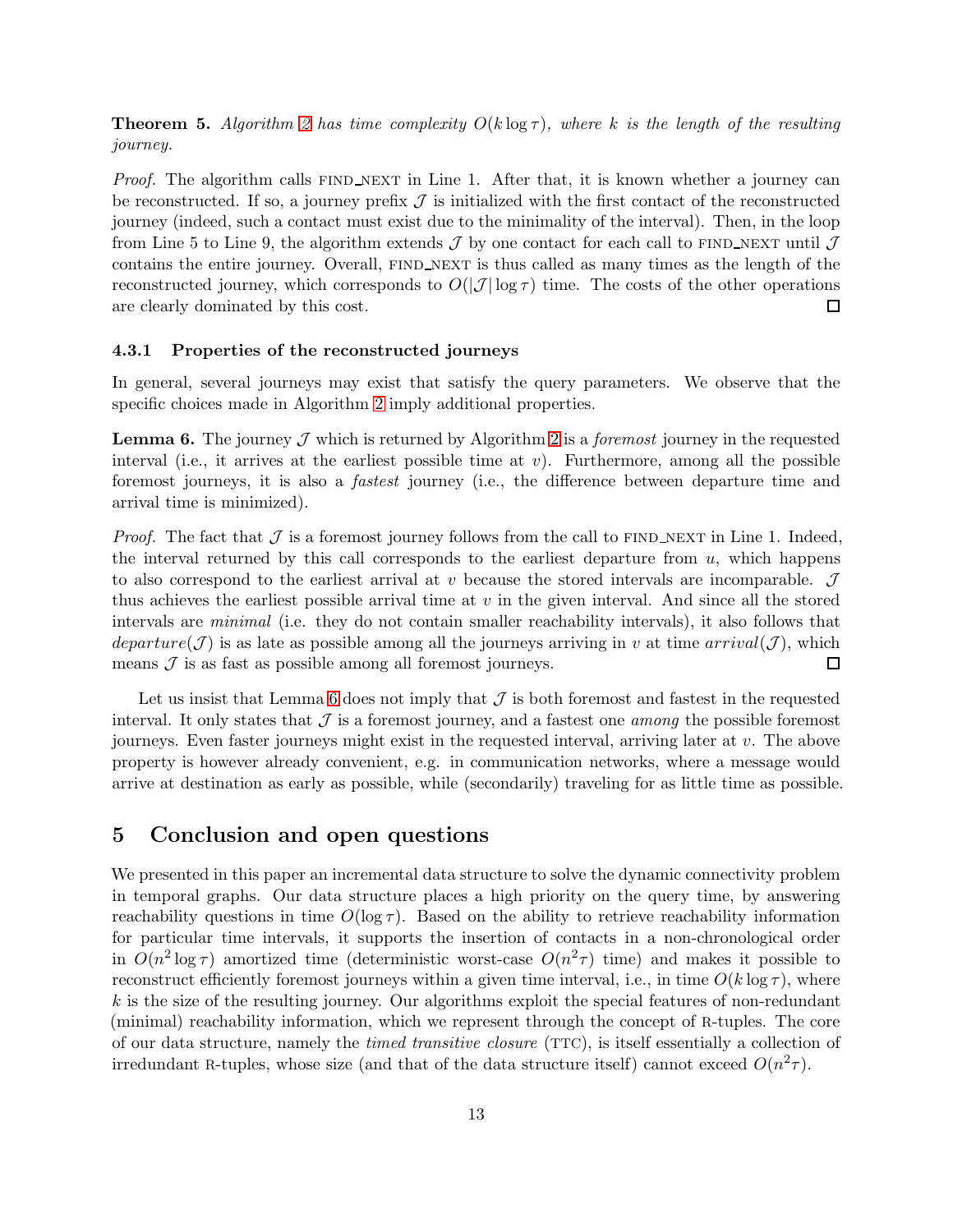The theory of R-tuples, initiated in this paper, poses a number of further questions, some of which are of independent interest, some leading to possible improvements of the presented algorithms. For example, do R-tuples involving different pairs of vertices possess further interdependence which may reduce the space needed to maintain TTCs? More generally, how restricted are TTCs intrinsically? On the practical side, can we improve the insertion time for new contacts by using another low-level structure than a balanced BST? Could the notion of contacts be generalized to contacts of arbitrary duration? Finally, designing efficient data structures for the decremental and the fully-dynamic versions of this problem, with *unsorted* contact insertion and deletion, seems to represent both a significant challenge and a natural extension of the present work, one that would certainly develop further our common understanding of temporal reachability.

Acknowledgements This study was financed in part by Fundação de Amparo à Pesquisa do Estado de Minas Gerais (FAPEMIG) and the Coordenação de Aperfeiçoamento de Pessoal de Nível Superior - Brasil (CAPES) - Finance Code 001\* - under the "CAPES PrInt program" awarded to the Computer Science Post-graduate Program of the Federal University of Uberlândia, as well as the Agence Nationale de la Recherche through ANR project ESTATE (ANR-16-CE25-0009-03).

# <span id="page-13-3"></span>References

- [1] R. Agrawal, A. Borgida, and H. V. Jagadish. "Efficient management of transitive relationships in large data and knowledge bases". In: Proceedings of the 1989 ACM SIGMOD International Conference on Management of Data. SIGMOD '89. Portland, Oregon, USA: Association for Computing Machinery, 1989, pp. 253–262. isbn: 0897913175.
- <span id="page-13-5"></span>[2] Matthieu Barjon et al. "Testing temporal connectivity in sparse dynamic graphs". In: CoRR abs/1404.7634 (2014).
- <span id="page-13-1"></span>[3] L. Bedogni, M. Fiore, and C. Glacet. "Temporal reachability in vehicular networks". In: IEEE INFOCOM 2018 - IEEE Conference on Computer Communications. 2018, pp. 81–89.
- <span id="page-13-2"></span>[4] Daniel Bryce and Subbarao Kambhampati. "A tutorial on planning graph based reachability heuristics". In: AI Magazine 28.1 (Mar. 2007), p. 47.
- <span id="page-13-0"></span>[5] Leo Cacciari and Omar Rafiq. "A temporal reachability analysis". In: Protocol Specification, Testing and Verification XV: Proceedings of the Fifteenth IFIP WG6.1 International Symposium on Protocol Specification, Testing and Verification, Warsaw, Poland, June 1995. Ed. by Piotr Dembiński and Marek Średniawa. Boston, MA: Springer US, 1996, pp. 35–49. ISBN: 978-0-387-34892-6.
- <span id="page-13-7"></span>[6] Arnaud Casteigts et al. "Time-varying graphs and dynamic networks". In: International Journal of Parallel, Emergent and Distributed Systems 27.5 (2012), pp. 387–408.
- <span id="page-13-4"></span>[7] Edith Cohen et al. "Reachability and distance queries via 2-hop labels". In: SIAM Journal on Computing 32.5 (2003), pp. 1338–1355. doi: [10.1137/S0097539702403098](https://doi.org/10.1137/S0097539702403098).
- <span id="page-13-6"></span>[8] Jessica Enright et al. Deleting edges to restrict the size of an epidemic in temporal networks. 2018.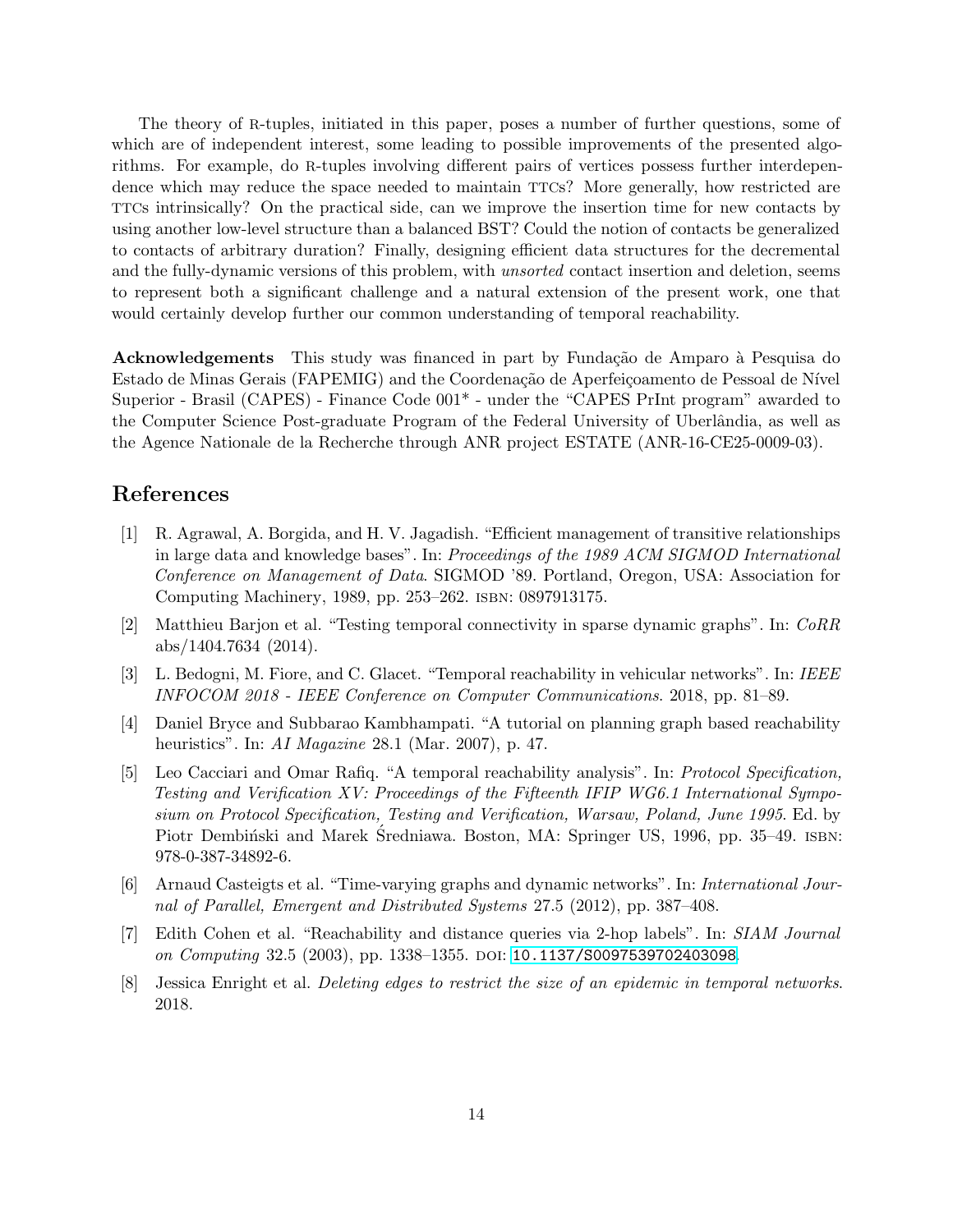- <span id="page-14-5"></span>[9] Betsy George, Sangho Kim, and Shashi Shekhar. "Spatio-temporal network databases and routing algorithms: a summary of results". In: Advances in Spatial and Temporal Databases. Ed. by Dimitris Papadias, Donghui Zhang, and George Kollios. Berlin, Heidelberg: Springer Berlin Heidelberg, 2007, pp. 460–477. isbn: 978-3-540-73540-3.
- <span id="page-14-10"></span>[10] Haixun Wang et al. "Dual labeling: answering graph reachability queries in constant time". In: 22nd International Conference on Data Engineering (ICDE'06). 2006, pp. 75–75.
- <span id="page-14-6"></span>[11] Khandaker Tabin Hasan et al. "Making sense of time: timeline visualization for public transport schedule". In: Symposium on Human-Computer Interaction and Information Retrieval (HCIR 2011), Washington. 2011.
- <span id="page-14-7"></span>[12] C. Hurter et al. "Bundled visualization of dynamicgraph and trail data". In: IEEE Transactions on Visualization and Computer Graphics 20.8 (2014), pp. 1141–1157.
- <span id="page-14-9"></span>[13] Matthieu Latapy, Tiphaine Viard, and Clémence Magnien. "Stream graphs and link streams for the modeling of interactions over time". In: Social Network Analysis and Mining 8.1 (2018), pp. 1–29.
- <span id="page-14-14"></span>[14] Stefano Leucci. Remove range of keys from Binary Search Tree in  $O(s+h)$ . Computer Science Stack Exchange. URL:https://cs.stackexchange.com/q/123535 (version: 2020-04-02). eprint: <https://cs.stackexchange.com/q/123535>. url: <https://cs.stackexchange.com/q/123535>.
- <span id="page-14-4"></span>[15] Alexandre Camargo Martensen, Santiago Saura, and Marie-Josee Fortin. "Spatio-temporal connectivity: assessing the amount of reachable habitat in dynamic landscapes". In: Methods in Ecology and Evolution 8.10 (2017), pp. 1253–1264.
- <span id="page-14-13"></span><span id="page-14-8"></span>[16] Vera Zaychik Moffitt and Julia Stoyanovich. Querying evolving graphs with portal. 2016.
- [17] Polina Rozenshtein et al. "Reconstructing an epidemic over time". In: Proceedings of the 22nd ACM SIGKDD International Conference on Knowledge Discovery and Data Mining. KDD '16. San Francisco, California, USA: Association for Computing Machinery, 2016, pp. 1835– 1844. isbn: 9781450342322.
- <span id="page-14-11"></span>[18] S. Seufert et al. "FERRARI: flexible and efficient reachability range assignment for graph indexing". In: 2013 IEEE 29th International Conference on Data Engineering (ICDE). 2013, pp. 1009–1020.
- <span id="page-14-0"></span>[19] John Tang et al. "Characterising temporal distance and reachability in mobile and online social networks". In: SIGCOMM Comput. Commun. Rev. 40.1 (Jan. 2010), pp. 118–124. issn: 0146-4833.
- <span id="page-14-12"></span>[20] Hao Wei et al. "Reachability querying: an independent permutation labeling approach". In: The VLDB Journal 27.1 (2018), pp. 1–26.
- <span id="page-14-1"></span>[21] John Whitbeck et al. "Temporal reachability graphs". In: Proceedings of the 18th Annual International Conference on Mobile Computing and Networking. Mobicom '12. Istanbul, Turkey: Association for Computing Machinery, 2012, pp. 377–388. isbn: 9781450311595.
- <span id="page-14-3"></span>[22] Matthew J. Williams and Mirco Musolesi. "Spatio-temporal networks: reachability, centrality and robustness". In: Royal Society Open Science 3.6 (2016), p. 160196.
- <span id="page-14-2"></span>[23] G. Wu et al. "Mining spatio-temporal reachable regions over massive trajectory data". In: 2017 IEEE 33rd International Conference on Data Engineering (ICDE). 2017, pp. 1283– 1294.